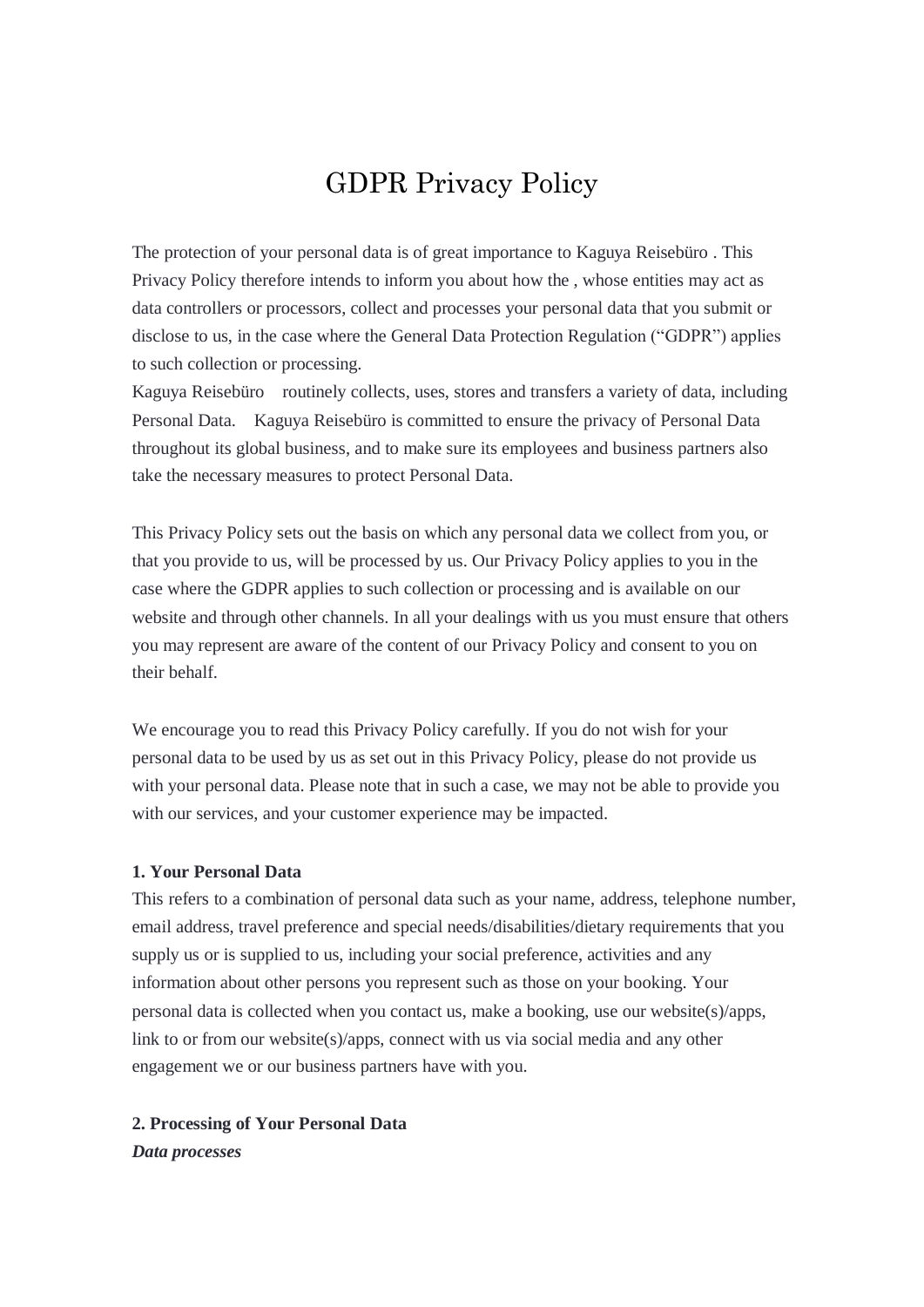We may collect and process your personal data for the purposes set out below and disclose your personal data to Kaguya Reisebüro for business purposes and also to our service providers who act as 'controller' or 'processor' on our behalf. These purposes include:

- 1. Fulfilling the contract with you and legal obligations (Articles 6(1)(b) and (c) of the GDPR: In order for you to travel abroad, it may be mandatory as required by government authorities at the point of departure and/or destination to disclose and process your personal data for immigration, border control and/or any other purposes. Also we need to provide airlines/accommodation providers with your name, passport number, contact details, and other related information in accordance with their terms and conditions. If you do not provide us with this personal data, we might not be able to offer our services to you.
- 2. Fulfilling your and our legitimate interests (Article 6(1)(f) of the GDPR): Where it is in both your and our benefit that we further process your personal data as part of our business administration, maintaining service quality, customer care, business management, risk assessment/management, security, and operation purposes.
- 3. Consent: For marketing purposes and other similar data processes that may require your authorization for their processing (Article  $6(1)(a)$  of the GDPR). We will usually inform you before collecting your data if we intend to use your data for such purposes or if we intend to disclose your personal data to any third party for such purposes. You can exercise your right to prevent such processing by checking certain boxes on the forms we used to collect your data.
- 4. Explicit consent (Article 9(2)(a) of the GDPR): Information such as health or religion may be considered 'sensitive personal data' under the GDPR. This personal data might include information necessary to arrange bookings and travel plans, including your allergies, disabilities, and other relevant health information. We collect it to provide you with our services, cater to your needs or act in your interest, and we are only prepared to accept sensitive personal data on the condition that we have your positive consent.

We will process your data for as long as possible in order to fulfil our service to you and comply with the applicable fiscal, tax, securities and commercial law regulations on retention of business and financial documentation.

#### Children

Our products and services are intended for adult customers. However, we may knowingly collect and process personal data on children under sixteen (16). On these occasions, we will take account of this event when processing the personal data of children and implementing the legal basis for such processing. For example, where the processing of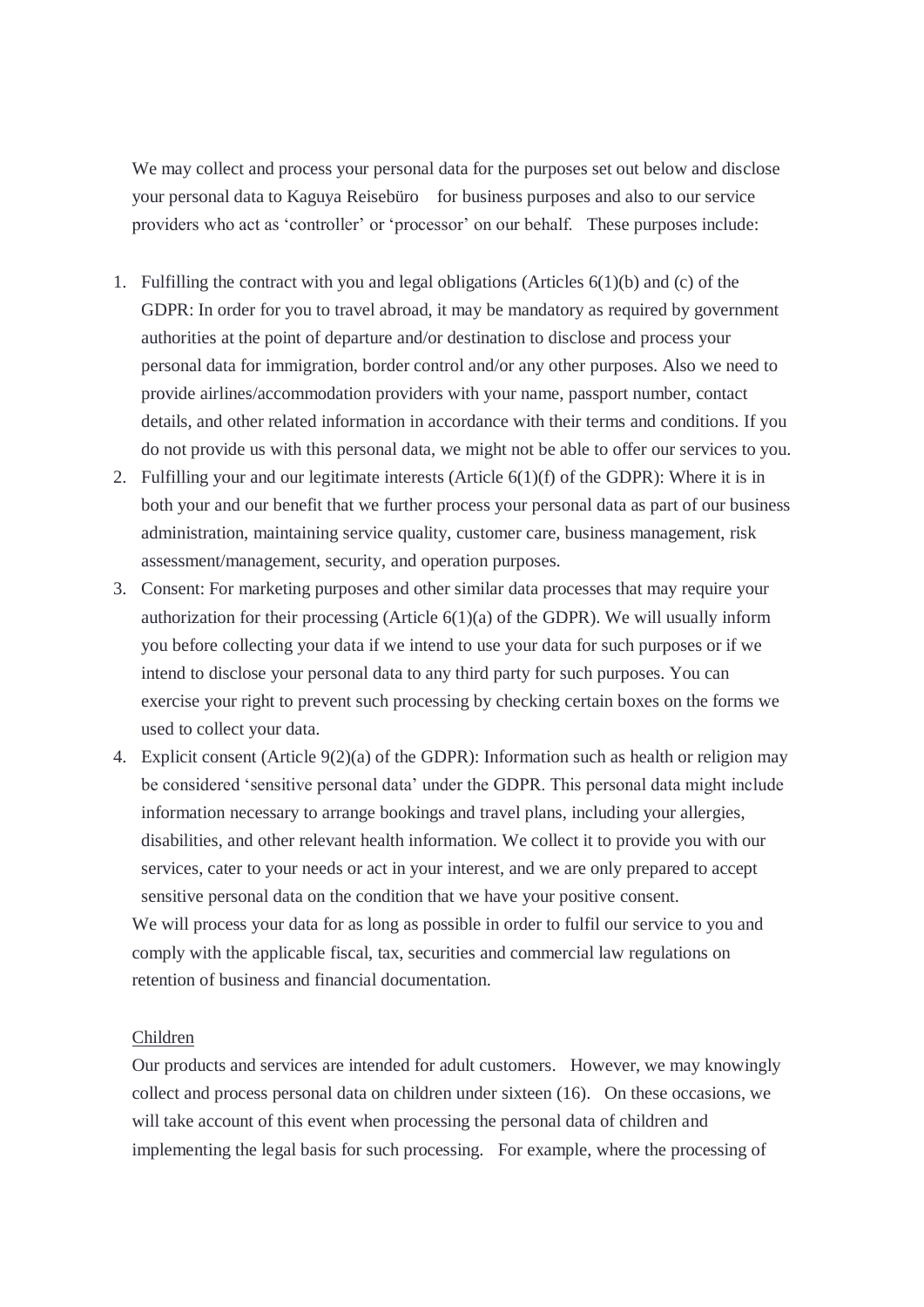personal data of children is based on their consent such as the processing of his/her sensitive personal data, we will seek the consent of parents, tutors, or other adults holding parental responsibility over children, if required under the GDPR.

#### Links to other sites

We may propose hypertext links from our websites to third-party websites or Internet sources. We do not control and cannot be held liable for third parties' privacy practices and content. Please read their privacy policies carefully to find out how they collect and process your personal data.

## *Data transfers*

When we process your personal data, we will store it in our systems located within the European Economic Area (EEA), which comprises the Member States of the EU, Norway, Iceland and Lichtenstein, as well as outside the EEA. In the event of a merger, reorganization, acquisition, joint venture, assignment, spin-off, transfer, or sale or disposition of all or any portion of our business, including in connection with any bankruptcy or similar proceedings, we may transfer any and all personal data to the relevant third party.

Your data may also be processed by staff operating outside the EEA who work for us or for one of our suppliers (e.g., travel guides, transportation services). Such staff may be engaged in, among other things, the provision of support services.

#### Service providers

For the purpose of providing you with our services, including your booking of flight, hotel, security, incident/accident management etc., we may disclose and process your personal data outside of the EEA countries. In order for you to travel abroad, it may be mandatory as required by government authorities at the point of departure and/or destination to disclose and process your data for immigration, border control and/or any other purposes. Also, we need to provide airlines/accommodation providers with your name, passport number, contact details, etc. in accordance with their terms and conditions.

## Legal compliance and security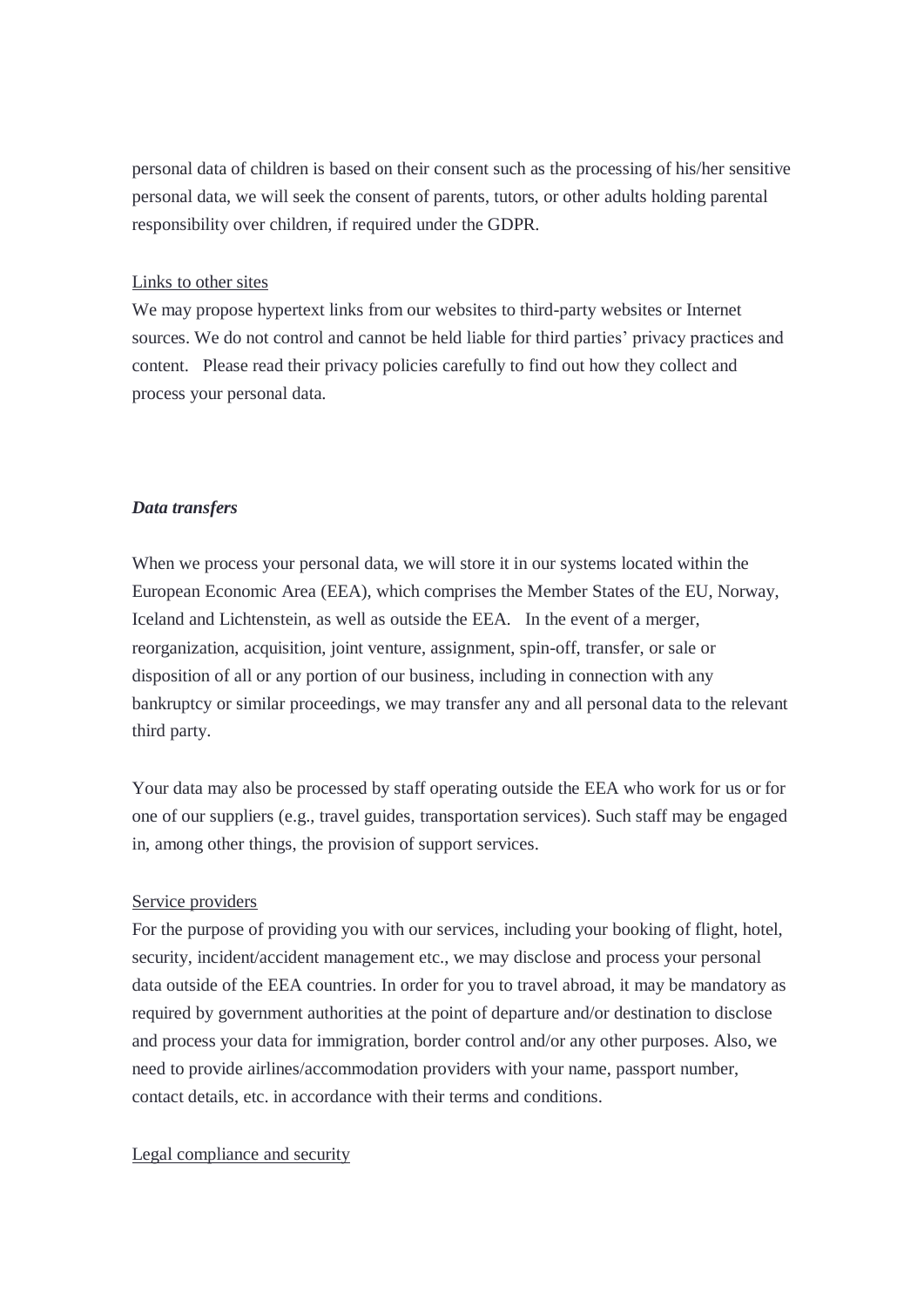It may be necessary for us  $-$  by law, legal process, litigation, and/or requests from public and governmental authorities within or outside your country of residence – to disclose your personal data. We may also disclose your personal data if we determine that, due to purposes of national security, law enforcement, or other issues of public importance, the disclosure is necessary or appropriate.

We may also disclose your personal data if we determine in good faith that disclosure is reasonably necessary to protect our rights and pursue available remedies, enforce our terms and conditions, investigate fraud, or protect our operations or users.

## Safeguards to protect your personal data

Where we share your data with a data processor, we will put the appropriate legal framework in place in order to cover such transfer and processing (Articles 26, 28 and 29). Furthermore, where we transfer your data from EEA to any entity outside the EEA, we will put appropriate legal frameworks in place, notably Binding Corporate Rules (Article 47 GDPR), controller-to-controller (2004/915/EC) and controller-to-processor (2010/87/EU) Standard Contract Clauses approved by the European Commission, in order to cover such transfers (Articles 44 ff. GDPR), or we will share your data based on rules of the GDPR.

By submitting your personal data, you agree to this transfer, storing or processing, we will take all steps reasonably necessary to ensure that your data is treated securely and in accordance with this Privacy Policy, in particular, by adopting Binding Corporate Rules and Standard Contract Clauses where possible.

#### **3. Our Records of Data Processes**

We handle records of all processing of personal data in accordance with the obligations established by the GDPR (Article 30), both where we might act as a controller or as a processor. In these records, we reflect on all the information necessary in order to comply with the GDPR and cooperate with the supervisory authorities as required (Article 31).

## **4. Security Measures**

We process your personal data in a manner that ensures their appropriate security, including protection against unauthorised or unlawful processing, accidental loss, destruction or damage. We use appropriate technical or organisational measures to achieve this level of protection (Article 25(1) and 32 GDPR).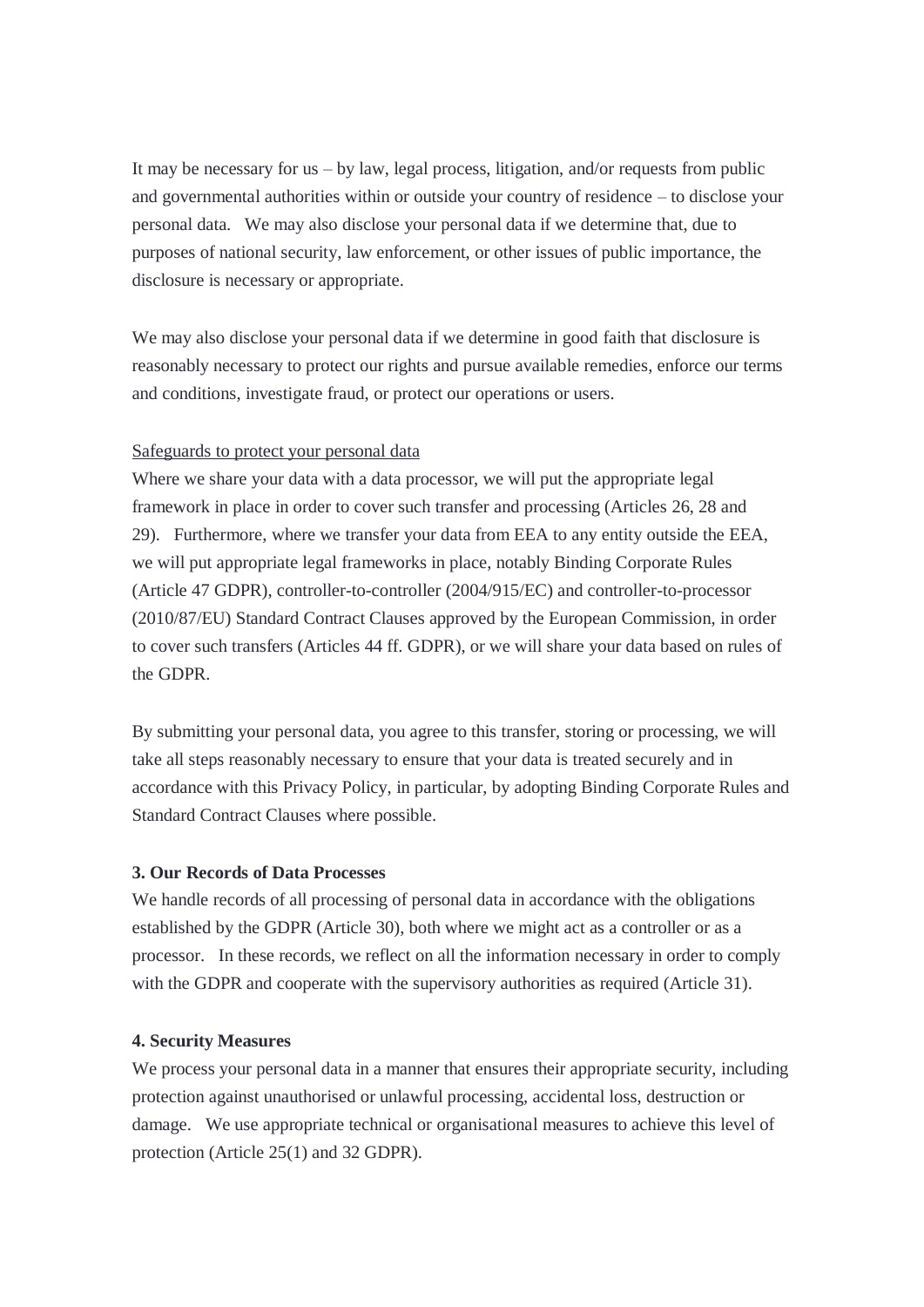We will retain your personal information for as long as it is necessary to fulfill the purposes outlined in this Privacy Policy, unless a longer retention period is required or permitted by law.

## **5. Notification of Data Breaches to the Competent Supervisory Authorities**

In case of breach of security leading to the accidental or unlawful destruction, loss, alteration, unauthorized disclosure of, or access to, personal data transmitted, stored or otherwise processed, we have the mechanisms and policies in place in order to identify it and assess it promptly. Depending on the outcome of our assessment, we will make the requisite notifications to the supervisory authorities and communications to the affected data subjects, which might include you (Articles 33 and 34 GDPR).

## **6. Processing Likely to Result in High Risk to your Rights and Freedoms**

We have mechanisms and policies in place in order to identify data processing activities that may result in high risk to your rights and freedoms (Article 35 of the GDPR). If any such data processing activity is identified, we will assess it internally and either stop it or ensure that the processing is compliant with the GDPR or that appropriate technical and organizational safeguards are in place in order to proceed with it.

In case of doubt, we will contact the competent Data Protection Supervisory Authority in order to obtain their advice and recommendations (Article 36 GDPR).

## **7. Your Rights**

You have the following rights:

- Access to personal data: You have the right to be provided full information about your personal data that we hold.
- Data correction: You have the right to require that we correct any incorrect information we hold about you.
- Data deletion: You may also have the right to ask that we delete your personal data. Please note that certain conditions may apply to the exercise of this right.
- Restriction on the processing of personal data: You may have the right to ask that we restrict the use of your personal data. Please note that certain conditions may apply to the exercise of this right.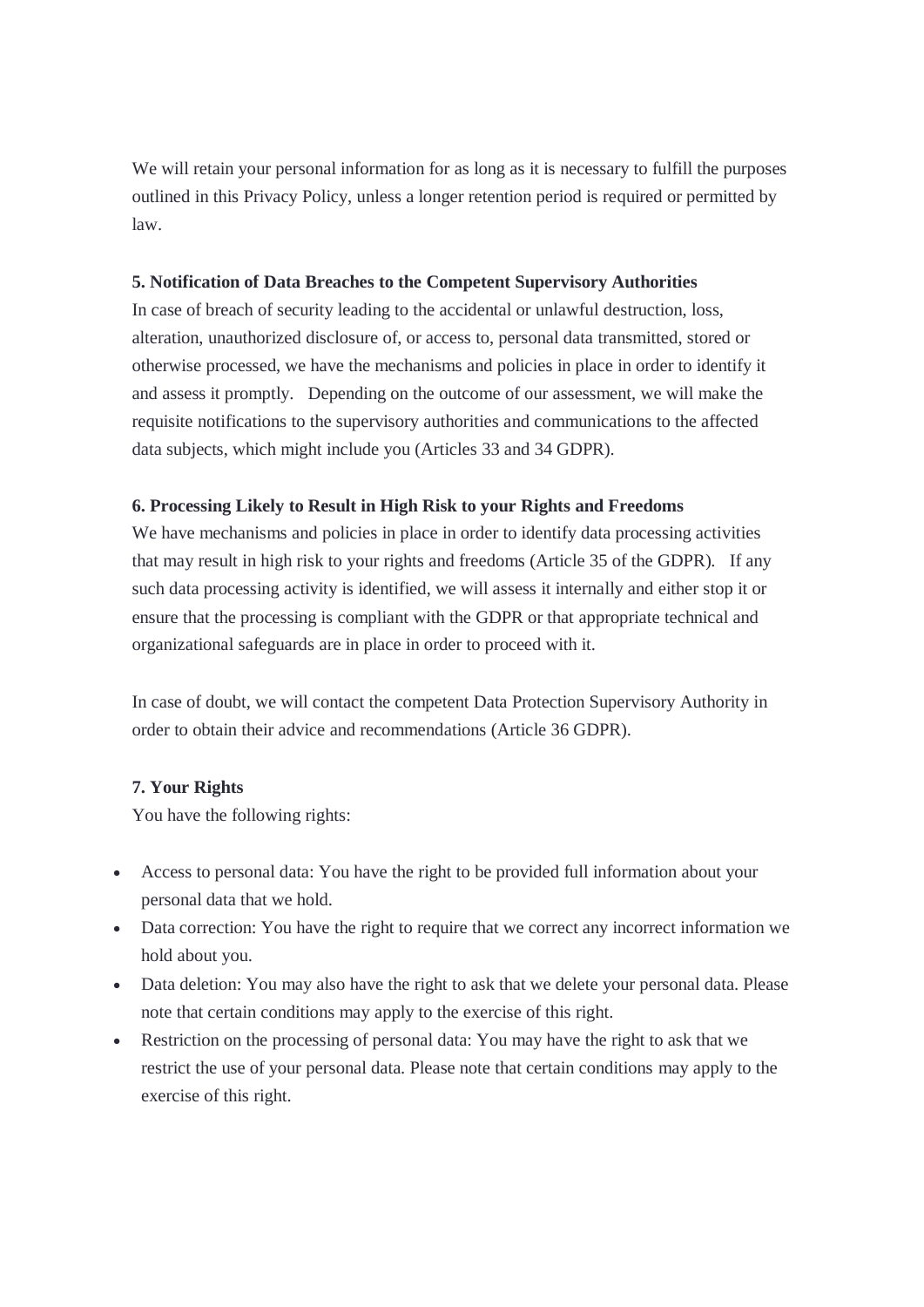- Object to the processing of personal data: You may have the right to object to the use of your personal data by us. Please note that certain conditions may apply to the exercise of this right.
- Portability of personal data: You may have the right to receive your personal data in a structured and commonly used format. Please note that certain conditions may apply to the exercise of this right.
- You also have the right to obtain from us a copy of the Binding Corporate Rules or of any Standard Contract Clauses that we use if we transfer your personal data outside the EEA and take such arrangements.

To exercise your rights, or if you require further information about how your personal data is used by us, you can contact the staff member in charge of your travel or write to us at: info@kaguyareisebuero.com.

Following is the procedure when you want to execute these rights;

- Upon receiving your request, we will contact you to confirm the request is being handled, and we will indicate the reasonable timeframe for us to respond.
- Our special team will make an initial assessment of the request to decide whether it is a valid request and whether confirmation of identity is required.
- If no further action from you is required, we will proceed with the processing of your request.
- At the end of our assessment and internal procedure, we will provide a confirmation as to our compliance or processing of your request.
- For any unfounded or excessive (e.g., further repeated) requests, we may charge a reasonable fee based on administrative costs.
- $\bullet$

## **8. When you want to complain about your personal data**

We have appointed appropriate staff with management support to oversee and ensure compliance with the GDPR.

You can bring complaints in writing by contacting Kaguya Reisebüro at info@kaguyareisebuero.com.

You can also contact the Kaguya Reisebüro members or other employees to complain about the way we handle your personal data. The employees who have been confronted with the complaint will inform you about the contract details to file a complaint in accordance with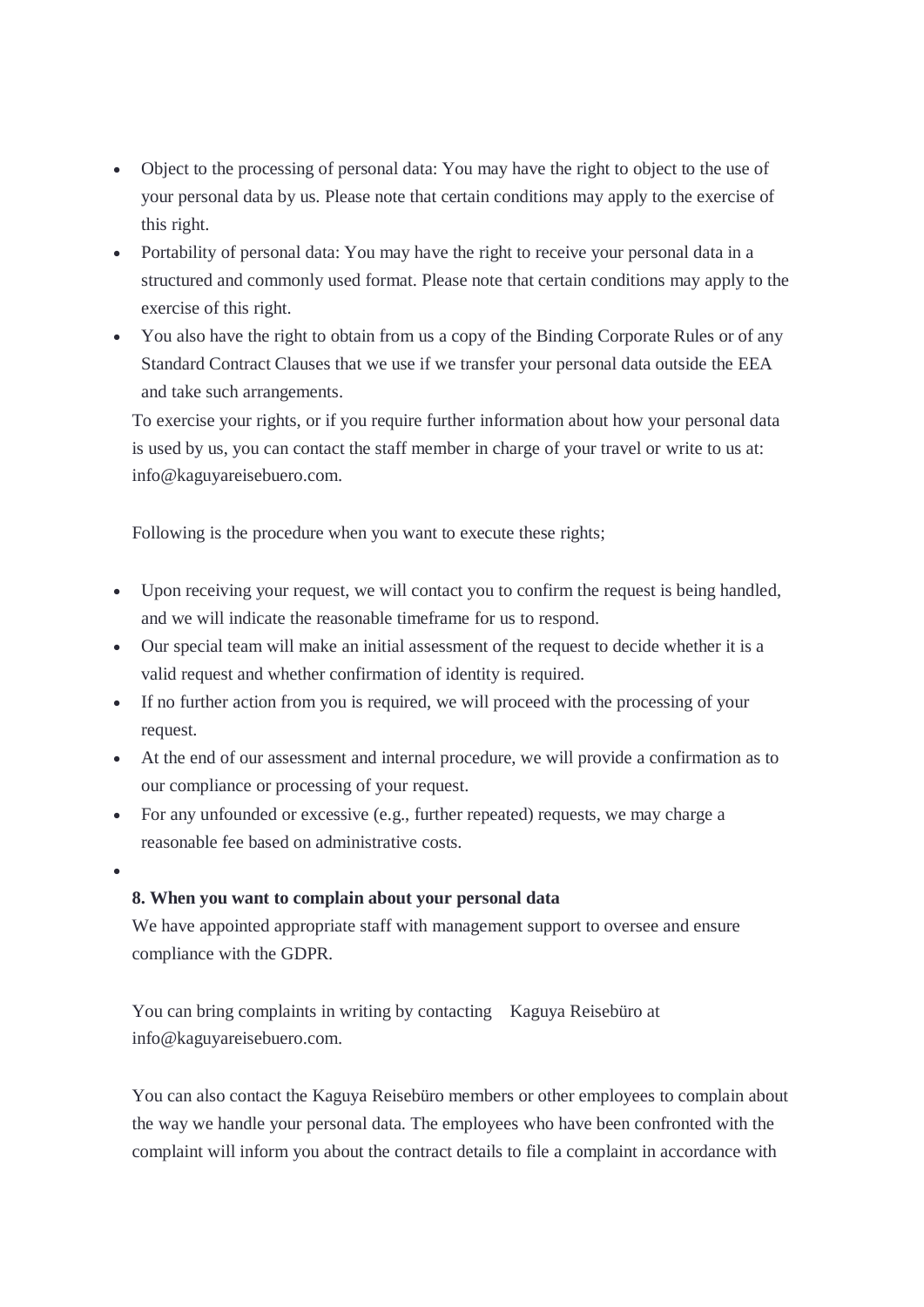the present procedure or pass the complaint to the Kaguya Reisebüro whichever appropriate.

After receiving the complaint, Kaguya Reisebüro will send an acknowledgement of receipt within one week to you. The confirmation may include further questions necessary for the clarification of the issues. Kaguya Reisebüro will provide an answer to you as soon as reasonably practicable, but no later than one month upon receiving the complaint. If, due to complexity of the complaint, a substantive response within one month cannot be provided, you will be notified with a reasonable estimate of the timeframe, but not exceeding two months from the notice.

You may also raise the complaint to the relevant Data Protection Authority or lodge a claim with a court of competent jurisdiction.

## **9. Changes to our Privacy Policy**

We may revise or update this Privacy Policy from time to time. Any changes we may make to our Privacy Policy in the future will be posted on this webpage. If we make changes which we believe are significant, we will inform you through the website to the extent possible and seek your consent where applicable.

#### **10. Contact**

Questions, comments and requests regarding this Privacy Policy are welcome and should be addressed to Kaguya Reisebüro.

#### **11. About Cookies**

Kaguya Reisebüro uses cookie information to provide better services, secure security, analyze and distribute appropriate advertisements to customers. Third-party companies may distribute advertisements or obtain behavioral information for the purpose of advertising their company. Third-party companies use cookies only for advertisement distribution purposes and acquire information. If you wish to invalidate this function, please disable (opt out) from the site of the corresponding company below.

※ If you change browser, delete cookie, etc., you need to set opt-out and opt-in again.

Google LLC